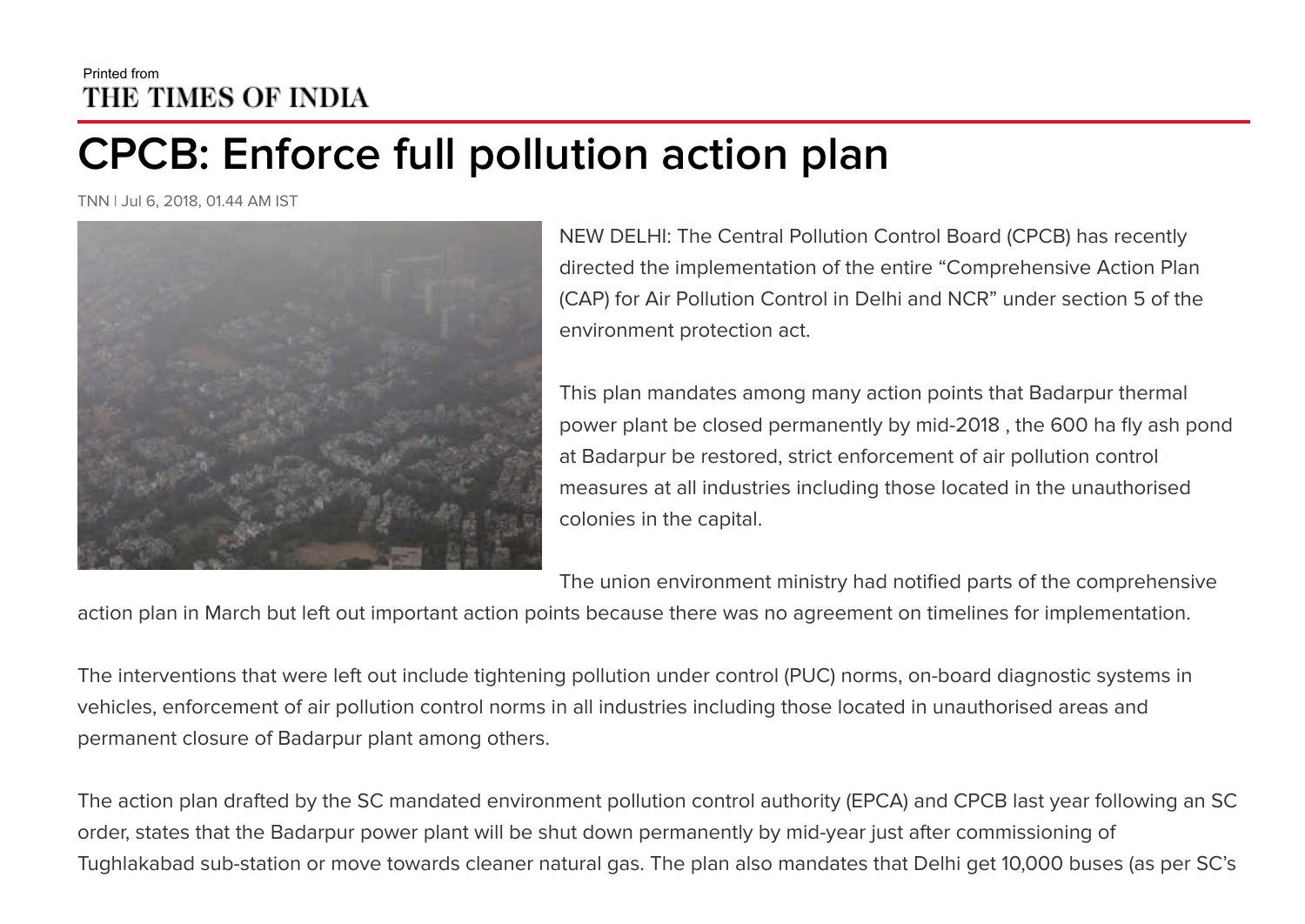1998 and 2016 orders) by December 2018 and introduce flexi or staggered traffic timings by mid-year to minimise peak movement of vehicles. Metro will also have to augment its services—it has submitted a proposal for 602 new coaches which is being examined by Delhi government. The plan states that law will be enforced against visibly polluting vehicles which includes imposing penalty.

As far as relatively long term plans are concerned there will be expansion of the CNG programme across NCR by ensuring conversion of bus and auto fleets.

On permanently shutting down Badarpur plant, a senior official from the plant said: "The plant has been proposed to be shut down by July but we have no communication from the environment ministry or CPCB yet. We have heard of some decision but there are transmission constraints. The Tughlakabad sub station has not yet been commissioned. We are only running based on requirement."

According to the IIT Kanpur's 2015 source apportionment study, industrial stack emissions including power plants are responsible for 11% of PM 2.5 emissions in winter. Notifying the comprehensive action plan now is likely to give Delhi an edge in preparing for winter pollution experts said. "It's a legally binding document so governments will have to implement it. Our experience of graded response action plan (GRAP) helped us reduce number of severe days. Now we need systemic action also. If elements of CAP are implemented soon for example the notification on approved fuels in Delhi, it will definitely help in winter. CAP will help reduce levels gradually," said Anumita Roy Chowdhury, executive director, Centre for Science and Environment (CSE).

Highlights of comprehensive action plan that has been notified in June 2018 under section 3 and 5 of the environment protection act:

## **Monitoring**